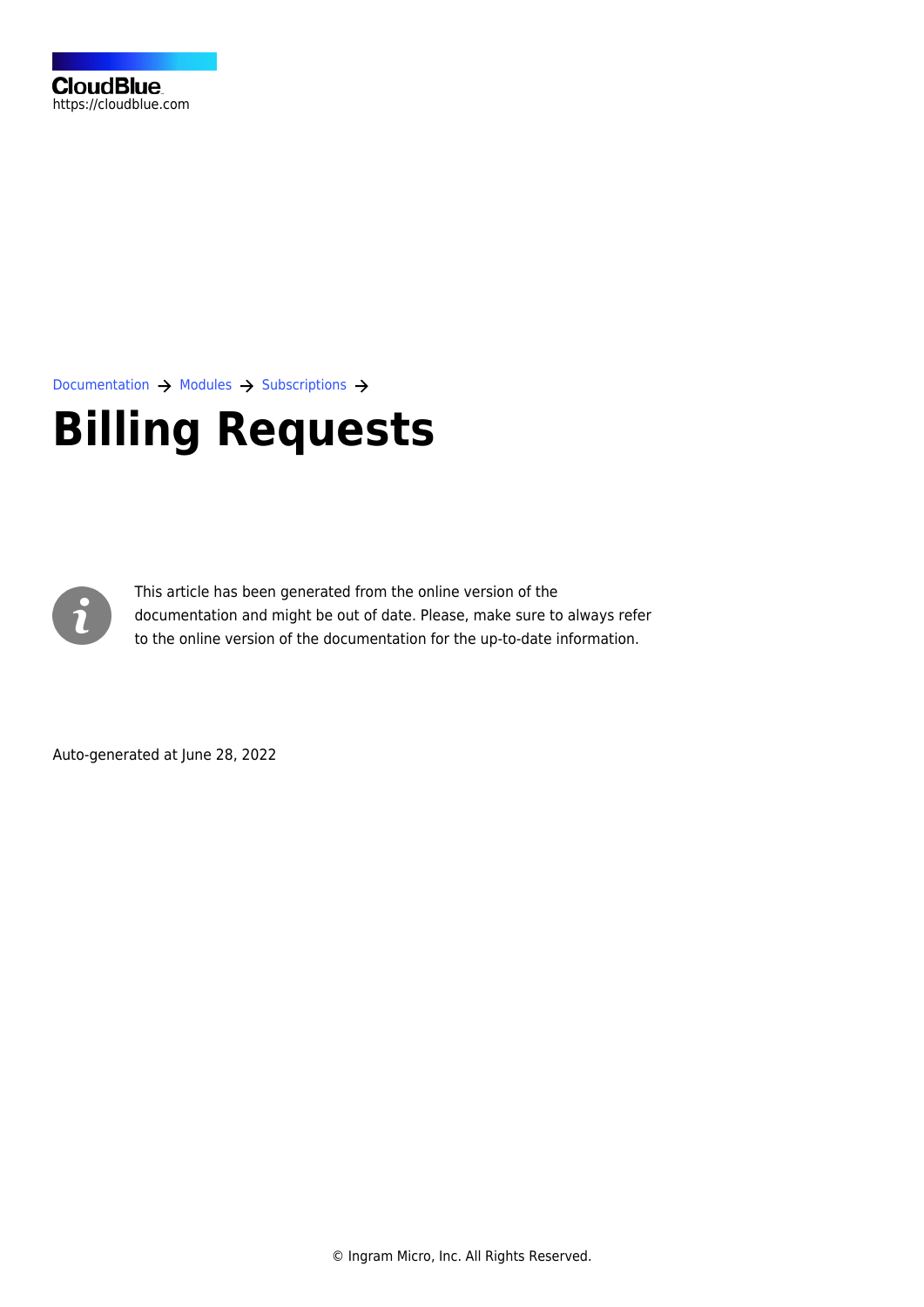# **CloudBlue**

Billing requests represent objects on the CloudBlue Connect platform that contains essential information for billing operations. Namely, this includes associated billing periods, tier account data, billing attributes, information on purchased items, and more. The following article describes the workflow of the billing requests objects and outlines billing request types that are available on the platform.

## **Billing Requests Types**

All billing request objects can be accessed via the **Billing** section of the Subscriptions module. The system provides two types of billing requests that are described below:

#### **Vendor Billing Requests**

Vendor billing requests are generally created by the system once their corresponding subscription is processed by Vendors. Namely, the Connect platform implements a scheduler that tracks and automatically generates vendor billings requests for provided subscriptions. Note that such requests are also available for associated Distributors.

Vendors can also manually generate billing requests of this type by using the corresponding button from the subscriptions actions. Refer to the [Subscriptions Interface](https://connect.cloudblue.com/community/modules/subscriptions/user-interface/#distributor-actions) documentation for more information.

#### **Provider Billing Requests**

Provider billing requests are created by Distributors via their integrated commerce systems. Therefore, once Vendors process submitted subscriptions, the Distributor's system can generate billing requests of this type according to the configured scheduler. Note that provider billing requests are not available for Vendor accounts.

### **Requests Workflow**

The workflow of the Vendor and Provider Billing Requests is schematically illustrated and described below: